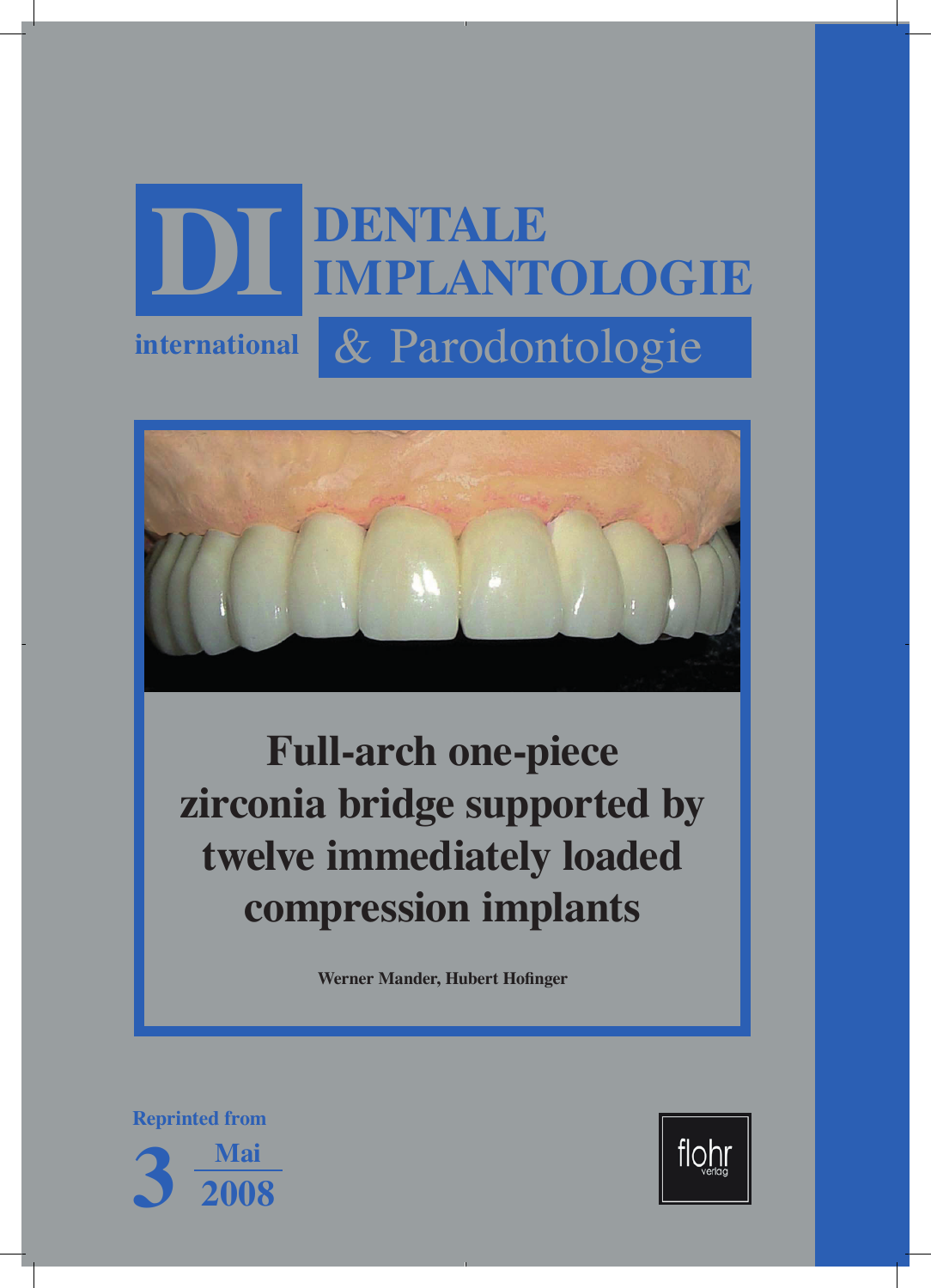

 $S_\alpha$ seiter $D_\alpha$  SD $f$  uhr Seite 2 SD $S_\alpha$ seiter $D_\alpha$  SD $f$  uhr Seite 3  $\alpha$  seite 3  $\alpha$ 

# Full-arch one-piece zirconia bridge supported by twelve immediately loaded compression implants

Werner Mander, Hubert Hofinger

# Key words: full-arch zirconia bridge, transgingival insertion, immediate loading, minimally invasive insertion

In the presented case report, 12 one-piece implants were placed by transgingival insertion. Restorative treatment was completed by definitive cementation of a full-arch zirconia bridge within 5 days. After preliminary diagnostic planning, a planning and drilling template could be fabricated. This aid resulted in a painless implant procedure without mucosal swelling. Subsequently the implants were immediately loaded with a temporary bridge structure.

**Full-arch stabilization must be accomplished**<br>without delay (ideally within 72 hours). This without delay (ideally within 72 hours). This requirement is essential to successful immediate loading of large-span restorations as described in this article. One-piece zirconia bridges of this type require a stable bridge structure that is perfectly accessible for periodontal maintenance.

### **Surgical considerations**

A female patient aged 56 years presented at our office. Her existing maxillary restoration based on precision attachments had become periodontally inadequate over the years. Following a detailed examination, the course of treatment was discussed with the patient. It was planned to insert 12 implants specifically designed for immediate loading (KOS, Dr. Ihde Dental, Munich, Germany) using a

transgingival approach. Only 5 days later, a onepiece zirconia bridge was going to be delivered by definitive cementation (Figures 1 and 2). Treatment was started by extracting all residual teeth in the patient's maxilla. Then an interim restoration was placed. The implant procedure was performed 5 months later. A total of 12 KOS implants were placed within 2 hours, using a transgingival approach. Implant lengths and insertion sites had been determined previously based on a diagnostic wax-up and fabrication of a radiographic template (Figures 3 to 5). No bleeding was observed immediately after placing the implants. Almost no gingival swelling ensued. As a result, the conditions for impression-taking were excellent (Figure 6 and 8). It only took a few minutes to prepare the abutments and optimize their parallelism, using a tungsten-carbide cutter with irrigation. Gentle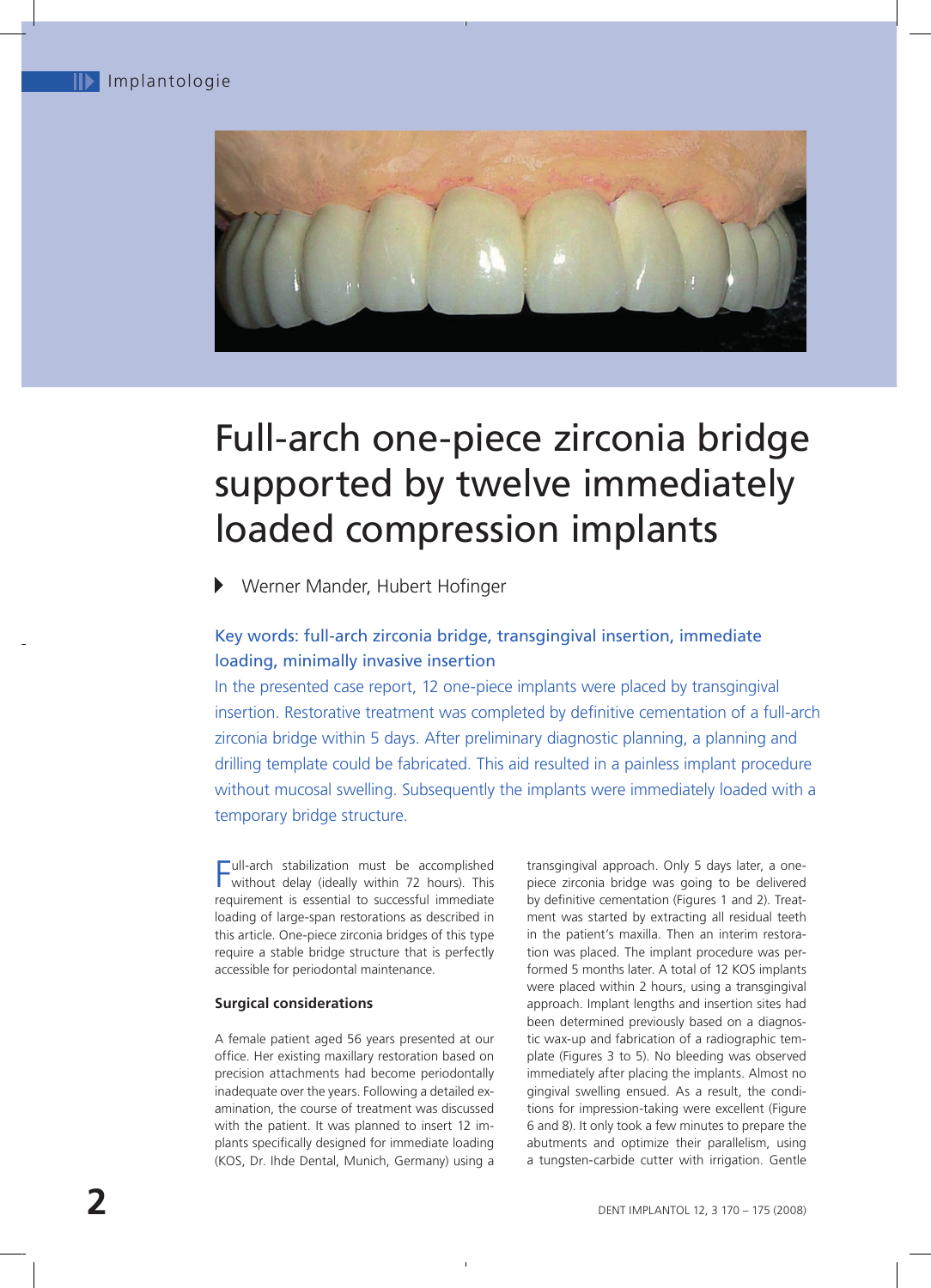chamfers were prepared for optimized seating of the planned zirconia restorations (Figure 7). Placement of the 12 implants was immediately followed by delivering a full-arch temporary bridge made from resin. The patient was instructed to eat only soft food in this temporary phase.

 $S_\mathrm{G}$  , DIC05, 2008 13:47 Uhr Seite 2 SD  $\mathrm{C}_0$  SD  $\mathrm{C}_0$  seite 3 SD  $\mathrm{C}_0$ 

Thanks to the minimally invasive approach, no evidence of inflammation or swelling was observed even 5 days after implant placement (Figure 8). Minor cosmetic adjustments were made in the laboratory shortly before definitive insertion. Subsequently the final bridge was delivered with a resin cement. Following this step, abrasive instruments are used to make final occlusal adjustments in accordance with the individual chewing pattern. We prefer to establish group function. Our policy is to devote considerable attention to "sliding in centric" as a major reference for articulation during these adjustments.

### **Laboratory procedures**

Full-arch zirconia bridges were generally considered problematic for immediate loading of implants until around two years ago [1]. Mörmann et al. did not recommend this approach for routine use. Their main point was lack of long-term results.

Meanwhile, industry has succeeded in improving its reliability. Better CAD/CAM systems and more refined software applications have emerged. Also, the range of indications has become clearer thanks to interdisciplinary communication [2]. As a result, we have increasingly adopted this technology in our practice. Thanks to the high biocompatibility offered by zirconia, we consider immediate loading to be even safer than previously [3]. This hold true especially in complex cases involving the use of KOS implants [4].

Full-arch bridges offer maximum splinting of implants and good force distribution in the presence of immediate loading. In contrast to formerly held beliefs, osseointegration will develop very predictably in this situation [7]. This is not a temporary phenomenon, but splinted implants will retain their osseointegration over many years. A 9-year longitudinal study was conducted, including 89 full-arch bridges supported by 678 implants. These were followed up for a mean of 3 years. A respectable implant success rate of 95.7% was obtained [6]. This high success rate was due to the insertion technique and the use of one-piece implants. A minimally invasive approach of transgingival placement was taken, associated with lateral bone condensation around the implants. Moreover, all



*Figure 1 Situation immediately after transgingival insertion.*



*Figure 3 Diagnostic radiograph, five months prior to treatment.*



*Figure 2 The completed restoration five days after implant insertion.*



*Figure 4 Radiographic template*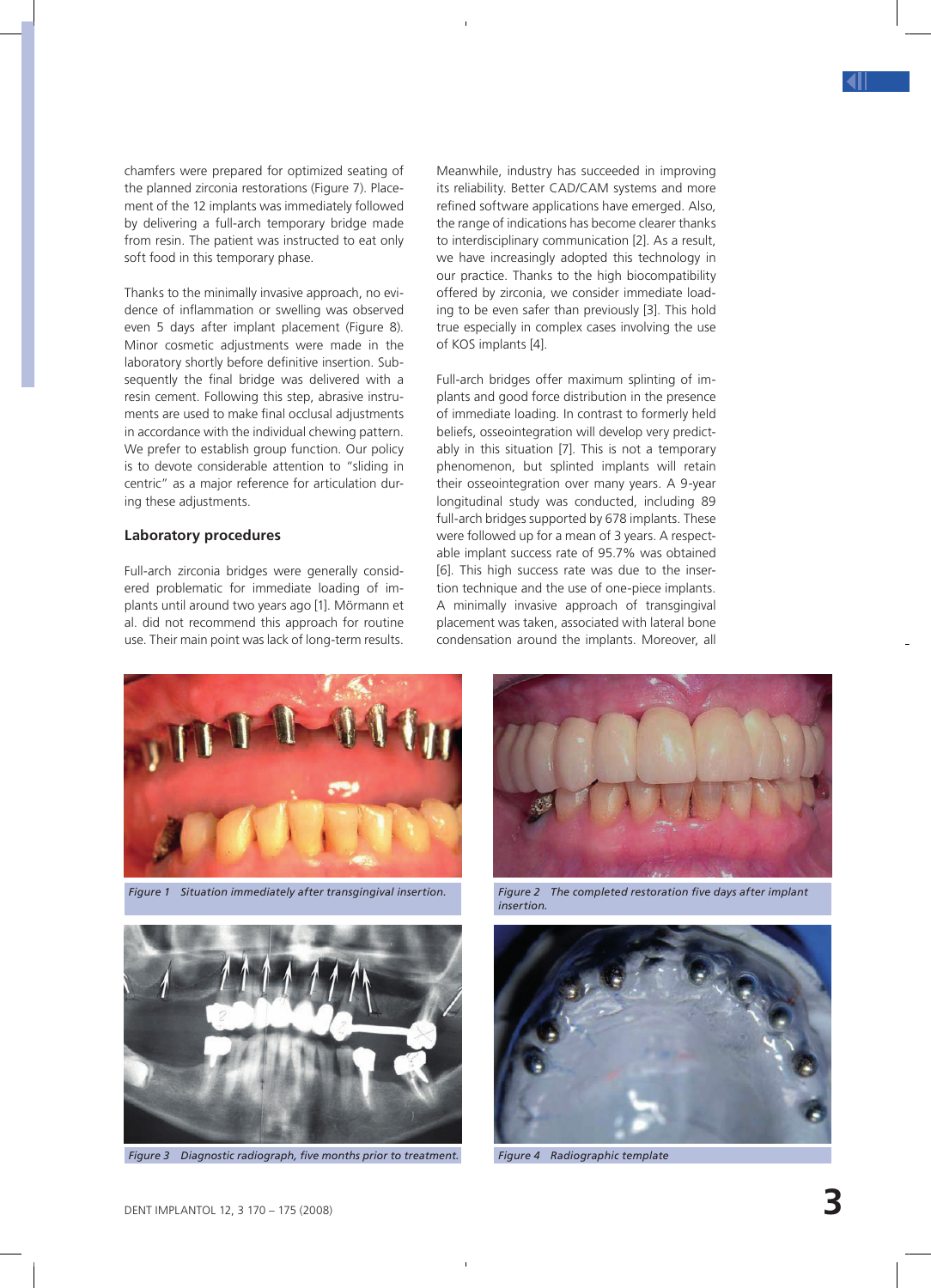abutments involved were immobilized right after implant placement. Success rates can be expected to rise even further, since the duration of treatment has become continuously shorter in recent years. Treatment should ideally be completed within 3 days of insertion. True bone remodelling will not begin earlier. If treatment is completed by that time, any destabilizing forces acting on the implants during framework try-in and removal of the temporary bridge will fall into this early phase of approximately 72 hours (Figure 9) [9].

Today we understand the parameters to be considered by technicians. Numerous years of experience reported by Möhrmann et al. have greatly contributed to this understanding [5]. After scanning the residual tooth preparations on a scan model (Figure 10) and creating a three-dimensional data model, the framework is obtained by form milling (Figure 13). Zirconia should be handled very cautiously before sintering, as its structure is highly sensitive in this phase. Wall thickness should be a major focus of attention when designing the framework. Numerous risks are also present in the phase of subsequent adjustment. Errors might include overly coarse processing, or lack of cooling leading to excessive heat. System compatibility between the framework and veneering ceramic must be ensured. Any major discrepancies will carry a

risk of chipping or even fractures down the road. Another essential requirement is to implement a common insertion path. The KOS system in particular offers a variety of options to achieve this goal more easily.

 $S_\alpha$ seiter $D_\alpha$  is the  $15.07$  Uhr Seite  $4.07$  uhr Seite  $4.07$  uhr Seite  $5.07$ 

Connector thickness between abutments must be adjusted to values between 9 and 12 mm² [5]. Values below this level carry a risk of crack formation in situations of extreme loading, thus causing fractures at a later time and eventually resulting in treatment failure. Considerable attention should be devoted to the pseudopapilla in the gingival transition zone. Reasons include aesthetic considerations and requirements of periodontal maintenance (Figure 15). Implants milled from a single blank offer definite advantages in this respect. Unlike two-piece implants, they do not involve a microgap, such that microleakage cannot occur. Numerous years of clinical experience have demonstrated that one-piece implants featuring a polished transmucosal surface are rarely, if ever, associated with peri-implantitis. They are also seldom associated with major pockets in the surrounding bone [6]. Stresses should be avoided at all costs during insertion of the framework. Again, there should be no interference with early bone remodelling. No pressure must be applied.

![](_page_3_Picture_5.jpeg)

*Figure 5 Radiograph taken immediately after implant insertion.*

![](_page_3_Picture_7.jpeg)

*Figure 6 Unmodified implants in situ.*

![](_page_3_Picture_9.jpeg)

*Figure 7 Gentle chamfer preparation directly following insertion.*

![](_page_3_Picture_11.jpeg)

*Figure 8 Gingiva, five days postoperatively.*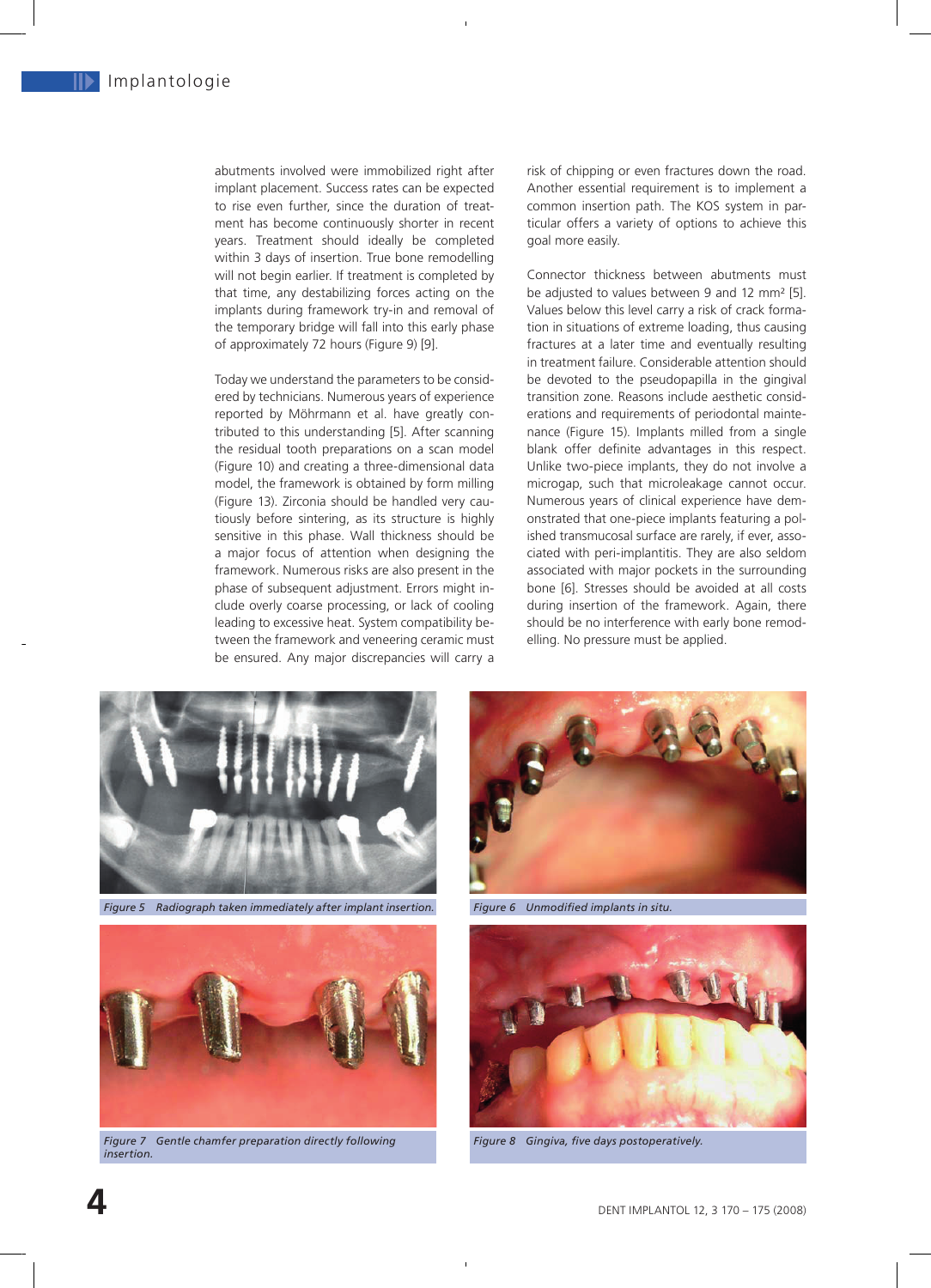![](_page_4_Figure_1.jpeg)

*Figure 9 Chart of the remodelling phase.*

 $S_\mathrm{G}$  , DIC05, 2008 13:47 Uhr Seite 4 SD  $_\mathrm{G}$  SD  $_\mathrm{G}$  seite 5 SD  $_\mathrm{G}$ 

![](_page_4_Picture_3.jpeg)

*Figure 11 Scan of the corresponding wax-up.*

![](_page_4_Picture_5.jpeg)

*Figure 13 Bridge prior to glaze firing.*

![](_page_4_Picture_7.jpeg)

*Figure 15 Bridge on the cast after glaze firing. Figure 16 Final result after five days.*

![](_page_4_Picture_9.jpeg)

*Figure 10 Scan of the prepared dies.*

![](_page_4_Picture_11.jpeg)

*Figure 12 Zirconia framework on the cast.*

![](_page_4_Picture_13.jpeg)

*Figure 14 Control radiograph of the cemented bridge.*

![](_page_4_Picture_15.jpeg)

 $\bar{1}$